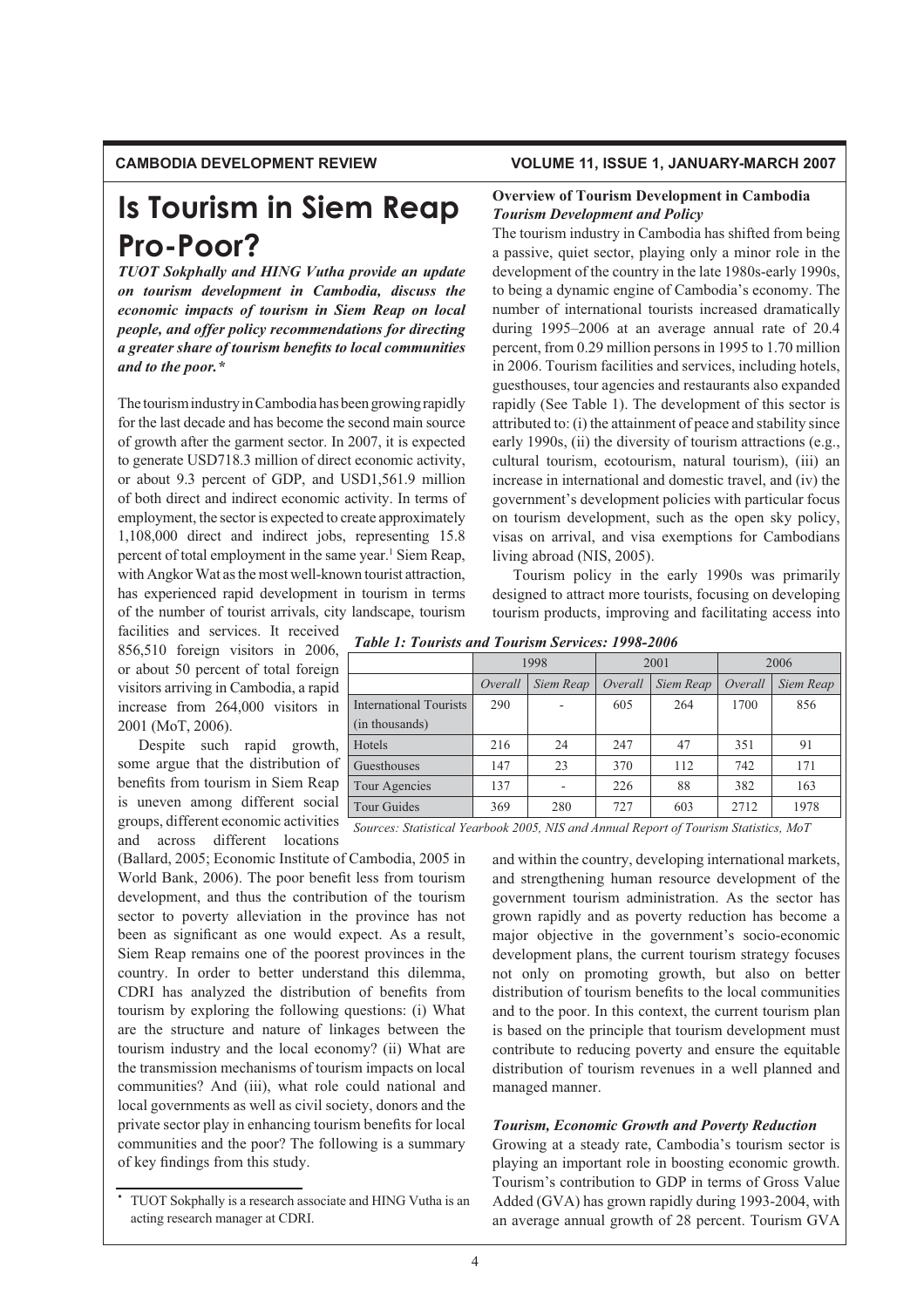in constant 2000 prices in 2004 was 2,022.49 billion Riel (USD 503.61 million), or 11.2 percent of GDP, compared to 177.13 billion Riel (USD 64.48 million), or 2.1 percent of GDP in 1993.<sup>2</sup> Tourist expenditure was estimated at USD 744.51 million in 2004. As tourism is expected to continue to grow, this sector will become increasingly significant for sustaining economic growth in Cambodia.

# *<i>Table 2: Tourism Gross Value Added and Tourist*  $Expenditur$ e

|                        | 1994    | 1998   | 2001    | $2004^3$ |
|------------------------|---------|--------|---------|----------|
| Tourism GVA in USD     | 87.69   | 106.1  | 340.6   | 503.6    |
| millions               |         |        |         |          |
| Tourist Expenditure in | 88.19   | 121.04 | 427.5   | 744.5    |
| USD millions           |         |        |         |          |
| Share of GVA to GDP    | $2.4\%$ | 3.5%   | $9.0\%$ | $11.2\%$ |

*Source: Statistical Yearbook 2005, NIS*

Although tourism has been an engine of growth, its impacts on the local economy and poverty reduction have been limited. Ballard (2005) argued that the distribution of benefits from tourism is uneven, and people benefit more from employment in construction, services, and handicraft sectors than in agriculture. EIC (2005) in World Bank (2006) found that most of the jobs available for local people were unskilled casual construction work, while the more permanent jobs in other sectors have been much less significant.

**Impacts of Tourism on Local People around Siem Reap** The findings in this section are based on a survey of 506 households and 10 focus group discussions (FGDs) conducted in eight villages in Siem Reap: Ta Check, Srah Srang Khang Cheung, Tek Thla, Sandan, Preah Dak, Ta Trai, Lor Ley, and Kork Trach. The study examines the impacts of tourism on local people in these communities in terms of *employment, income, land markets and general well-being*. The analysis focuses on the scope and scale of tourism impacts on different social groups (defined as *poor and non-poor<sup>4</sup>*), and on different types of communities based on distance to Siem Reap town or temple sites (defined as *the Near and the Far<sup>5</sup>*).

## $Employment$ *Impacts*

From the sample, tourism has generated some new employment, shifting the structure of employment from agriculture to manufacturing and services around Siem Reap. The extent of the shift is, however, modest. More than a third of individual earners in the surveyed households are involved in tourism jobs, which include construction work, hotel and restaurant staff, tour operators, recreation, petty trade, transport, handicraft/ souvenir production and marketing, staff in temples or tourist site management, and some agriculture work for

# **CAMBODIA DEVELOPMENT REVIEW VOLUME 11, ISSUE 1, JANUARY-MARCH 2007**

the tourism market. The Near communities have a larger proportion of individuals working in tourism than the Far, while the poor are involved more than the non-poor. The bulk of employment that the poor group and the Near community receive, however, is in low paid jobs, such as unskilled construction, temple guards, cleaners, and petty traders.

| 2002-2000               |                |      |                    |      |  |
|-------------------------|----------------|------|--------------------|------|--|
| <b>Activity</b>         | <b>Tourism</b> |      | <b>Non-Tourism</b> |      |  |
| Year                    | 2002           | 2006 | 2002               | 2006 |  |
| <b>Community Type</b>   | in percent     |      |                    |      |  |
| Near                    | 43             | 47   | 57                 | 53   |  |
| Far                     | 20             | 26   | 80                 | 74   |  |
| <b>Well-Being Class</b> | in percent     |      |                    |      |  |
| Poor                    | 32             | 39   | 68                 | 61   |  |
| Non-Poor                | 30             | 34   | 70                 | 66   |  |
| <i><b>Overall</b></i>   | 31             | 36   | 69                 | 64   |  |

*Table 3: Employment Structure by Tourism Category,*  $2002 - 2006$ 

*Source: CDRI's survey of 506 households in Siem Reap, May 2006*

Between 2002 and 2006, the overall employment structure has not significantly changed. Forty-five percent of local earners worked in agriculture in 2006, declining from 49 percent in 2002. Meanwhile, 18 and 37 percent worked in the manufacturing and service sectors in 2006, rising from 16 and 35 percent, respectively, in 2002. There are two main reasons for these modest changes. Firstly, the study period is very recent, and we suspect that the most significant structural changes in employment had already occurred before the survey was undertaken. Second, the bulk of new employment generated by tourism is absorbed by migrants from other areas of the country. For example, jobs like moto-dup and tuk-tuk drivers are filled by nonlocal people, mostly from Kompong Cham, Kandal, Battambang and Prey Veng.

## *Income Impacts*

Tourism is one of the major livelihood activities of local people. According to the survey, the average income from tourism represented about 47 percent of the total household income in 2006, which is quite high.<sup>6</sup> The Near are more impacted by tourism than the Far communities, both in terms of sheer income from tourism and tourism income as a share of total income. While the poor tend to depend more on tourism than the non-poor, their absolute income from tourism is much less than the non-poor.

Tourism is also one of the most important factors contributing to the improvement of local households' total income. According to people's perceptions in the survey, about 50 percent of households reported an improvement in their income level in the period of 2002–2006. Nearly 50 percent of the reasons were related to tourism, including an increase in the number of family earners working in tourism jobs, increased agricultural production for the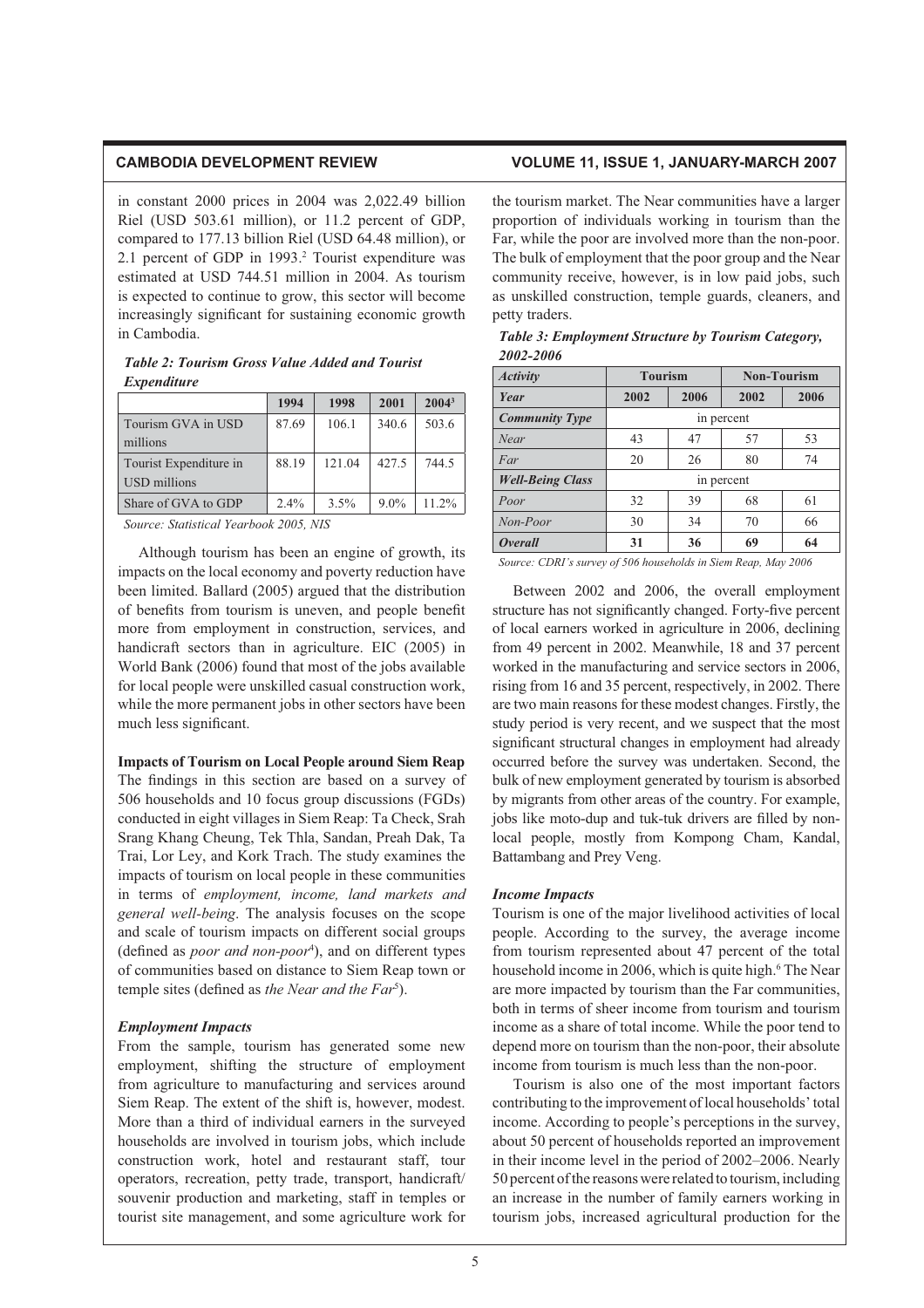# **CAMBODIA DEVELOPMENT REVIEW VOLUME 11, ISSUE 1, JANUARY-MARCH 2007**

# *<i>Table 4: Household Income and Tourism Indicators* **Average income/household Average tourism income/household Tourism Income Share Community Type** in ten thousand riels in ten thousand riels in percent *Near* 19 830.1 334.2 49 *Far* 161.7 **45 Well-Being Group** *Poor* 154.3 49 *Non-Poor* 813.6 310.4 45 **Overall 600 243.3 47**

Otherwise, selling land, especially farm land, can be detrimental as the family could lose a livelihood source, especially in the absence of alternative employment. From the point of view of local people, land

*Source: CDRI's survey of 506 households in Siem Reap, May 2006*

tourism market, an increase in new tourism jobs, and an increase in land values. It is important to also observe that that  $26$  percent of households<sup>7</sup> reported income declines during 2002–2006, but the explanatory factors were social and not related to tourism, such as sickness, debts and family crises.

### *Land Impacts*

Tourism has had a significant impact on land values in and around Siem Reap as indicated by the increasing number of land transactions, especially since late 1990s, which have led to a dramatic increase in land prices. The survey reveals that about 27 percent of households have sold some portion of land, while about 14 percent of households have purchased some land. The major reasons for land sales include renovating houses, basic family consumption and expenses, investing in higher productive businesses and assets, and non-productive farming.

Land sales can have both positive and negative effects on local people depending on how the money earned from selling land is used. If the money is used productively, i.e. buying productive assets or being used as capital to fuel other businesses or invested in children's education, then selling land can help improve a family's well-being.

|          | <b>Land Sales</b>   |                                 | <b>Land Purchases</b> |                                 |  |
|----------|---------------------|---------------------------------|-----------------------|---------------------------------|--|
|          | $%$ of<br>household | average area/<br>household (m2) | $%$ of<br>household   | average area/<br>household (m2) |  |
| Poor     | 21.7                | 4389.6                          | 8.3                   | 10438.9                         |  |
| Non-Poor | 31.3                | 5636.1                          | 18.1                  | 11505.1                         |  |
| Overall  | 27.1                | 5208.5                          | 13.9                  | 11230.9                         |  |

*<i>Table 5: Land Transactions* 

sales are very welcome and reportedly have had positive impacts on local people and communities. In dynamic land markets such as Ta Check village, for example, people reported an improvement in the quality of housing and increased numbers of motor bikes. Some of the land sellers buy larger areas of land in other areas away from the villages for agriculture production and become wealthier. The poor, however, tend to use all the money earned from land sales for family consumption, such as housing improvement, purchasing non-productive assets, or paying for the marriage of children. They end up leaving agricultural work and become dependent on high-risk day labour and casual jobs.

## *Well-being Impacts*

Tourism development has contributed to the improvement of local people's well-being. According to people's perceptions, half of households reported that their well-being improved compared to the last 5 years. This improvement resulted in a significant decrease in the percentage of poor households in 2006 as compared to 2002. Thirty eight percent of households in 2006 perceived themselves as poor compared to 55 percent in 2002. A larger proportion of households reporting improvements in their well-being

has been observed in the poorer communities, i.e., the Far community compared to the Near community. The factor that explains this phenomenon is the predominance of the poor in the Far community in the base year (2002) with a low-income base. Thus, an increase in income, even at smaller amounts, leads to the perception of greater improvement in well-being.

*Source: CDRI's survey of 506 household in Siem Reap, May 2006*

# Box 1: A Household Becoming Worse off after Selling Agriculture Land

A poor couple in Ta Check village has three sons (aged 23, 21 and 17) and a daughter aged 14. The oldest son has married and has his own family outside the village. The younger son has left for Phnom Penh and his situation is unknown. The parents have very little education and only the daughter is currently in school.

Before 2002, this family grew paddy twice a year. Paddy production was more than adequate for household consumption, but did not allow them any savings. In 2002, the oldest son got married and this was the turning point of the family's fortune. In order to pay the dowry for his son's marriage, they sold all agricultural land (about one half of a hectare) for about USD 800. The husband left agricultural work and entered daily construction work. He is unhealthy so can work only about 20 days per month and earns 8,000 riels per working day. Later, their youngest son followed him to work and earns 7,000 riels per day. They occasionally borrow money to cope with daily expenses and health treatments.

*Source: CDRI's Qualitative Field Work in Siem Reap, May-July 2006*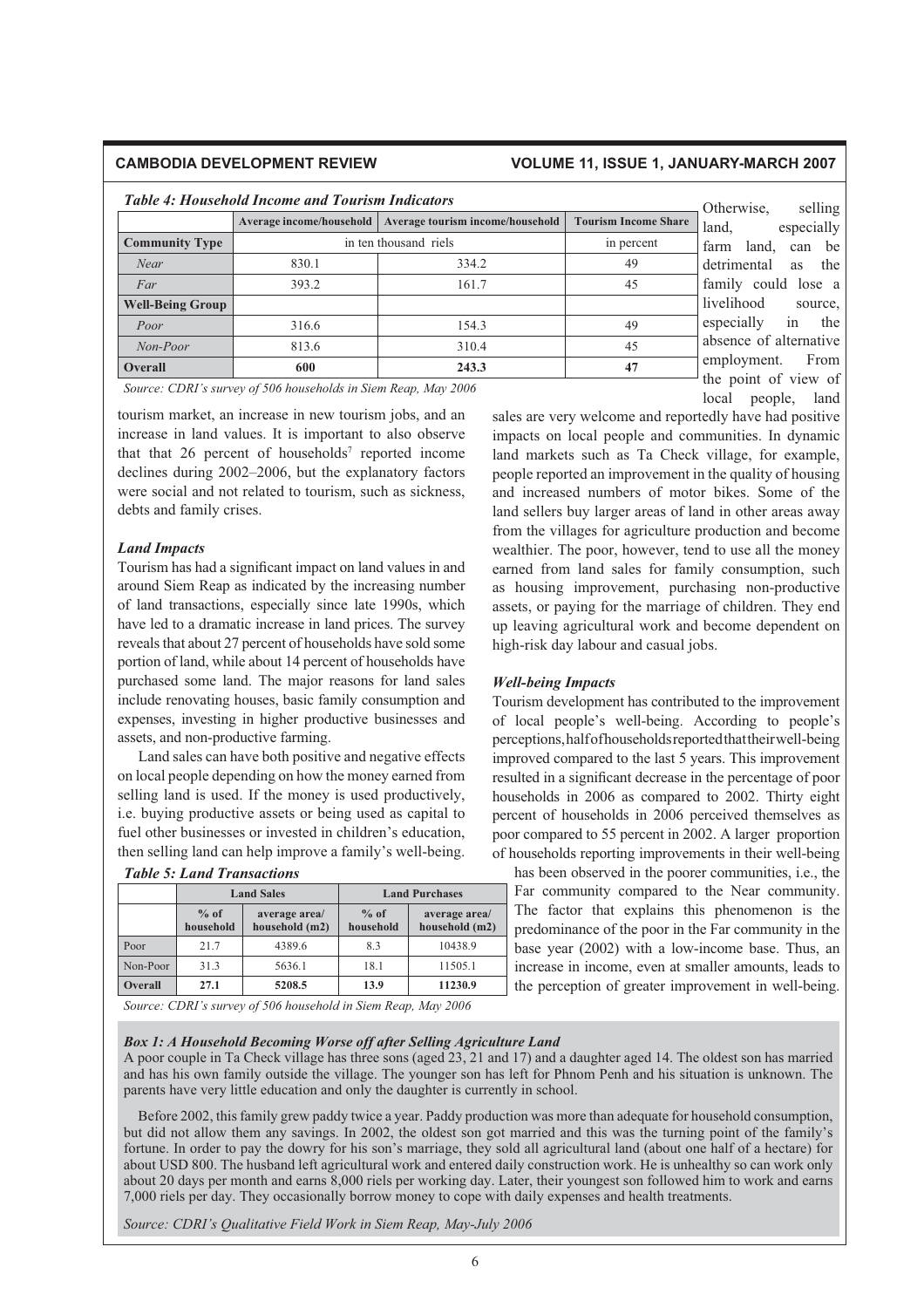For all households, the well-being improvement was mainly explained by tourism factors, such as increases in income largely from tourism, better housing, better infrastructure, and higher land prices/values.



*Figure 1: Self-Reported Well-being, 2002 & 2006* 



There are also a number of households that reported becoming worse off. According to the survey, 22 percent of households reported that their well-being declined, especially among the poor. This is mainly due to family and social factors, such as income decline because of a decrease in the number of earners, family shocks and crises, more dependent family members, and increases in goods prices. Most of these households are in the group reporting an income decline.

### **Conclusion and Recommendations**

The growth of tourism in Siem Reap has had some positive economic impacts on local communities through employment generation, raising incomes and improving livelihoods. The benefits from tourism, however, are unevenly distributed among the various groups and are skewed in favour of the non-poor. The poor frequently face various barriers in obtaining greater benefits from tourism, including lack of education and skills, lack of capital or social networking and weak family structure. As a result, the poor have not benefited as much as expected from this phenomenon; and therefore, tourism development in Siem Reap does not appear to have a sufficient pro-poor nature.

In this sense, tourism policy and strategies should focus not only on promoting tourism growth, but also on enhancing benefits for the poor. In order to direct a greater share of tourism benefits to local communities and to the poor, the following recommendations are offered:

# *(i) Diversifying tourism attractions, destinations and activities*

*Increase tourist attractions and destinations in rural communities.* An increase in the number of tourist destinations could increase the opportunities for local communities, including the poor, for involvement in the tourist industry, thus increasing their participation

# **CAMBODIA DEVELOPMENT REVIEW VOLUME 11, ISSUE 1, JANUARY-MARCH 2007**

in benefit sharing. Pradak village is a good example of this type of tourism approach where tourists are brought to see the palm-sugar production while travelling to Banteay Srey temple. The presence of tourists lead to the emergence of souvenir trade and other small businesses along the road, and consequently better livelihoods.

# *(ii) Redistribution of tourism benefits to the poor*

Another measure concerns macroeconomic policies that provide national and local governments sufficient financial resources to introduce benefit redistribution to the poor. An appropriate and effective taxation policy could be a powerful tool to generate and enhance revenues from tourism. Part of revenues could be used to preserve tourism assets and environments, while another part could be used to implement some key components in the poverty reduction strategy. Those components, which are necessary in helping the poor participate further in the tourism development process, include: *education and skills training for the poor, health care, clean water and improved services for the poor, and improved access of the poor to tourism markets.* A greater share of Angkor Park entrance fees could be, for instance, used to fund projects that have pro-poor impacts.

The effective implementation of all the above measures requires tourism organisations, in particular the Ministry of Tourism and the Provincial Tourism Department, to develop sufficiently capable human resources, certain levels of authority and responsibility in planning and decision making, and revenue generation opportunities from tourism. It is also imperative to have deeper partnership and continuous support from the donor community, NGOs and the private sector to promote tourism growth and enhance equitable distributions of benefits to the poor.

### **Endnotes**

- 1. The projection for 2007 is by World Travel & Tourism Council
- 2. Statistical Yearbook 2005, NIS
- 3. The calculation of Gross Value Added from tourism sector in 2004 is the most recent available data.
- 4. These social groups are defined by FGDs who base generally on the size of land, the type of housing, the possession of big assets, and the type of occupations. For example, the 'poor' are described as households who have no or own little agriculture land and less agriculture productive assets, by which paddy production is not sufficient for family consumption. The poor are also those who have low-income earning occupations such as farm workers, unskilled construction workers, cleaners or guards at temples or hotels, petty vendor, and scavenger.
- 5. The Near defined as communities with average distance of 8 kilometres from Siem Reap town or temple site for, while the Far are communities with average distance of 14-16 kilometers.